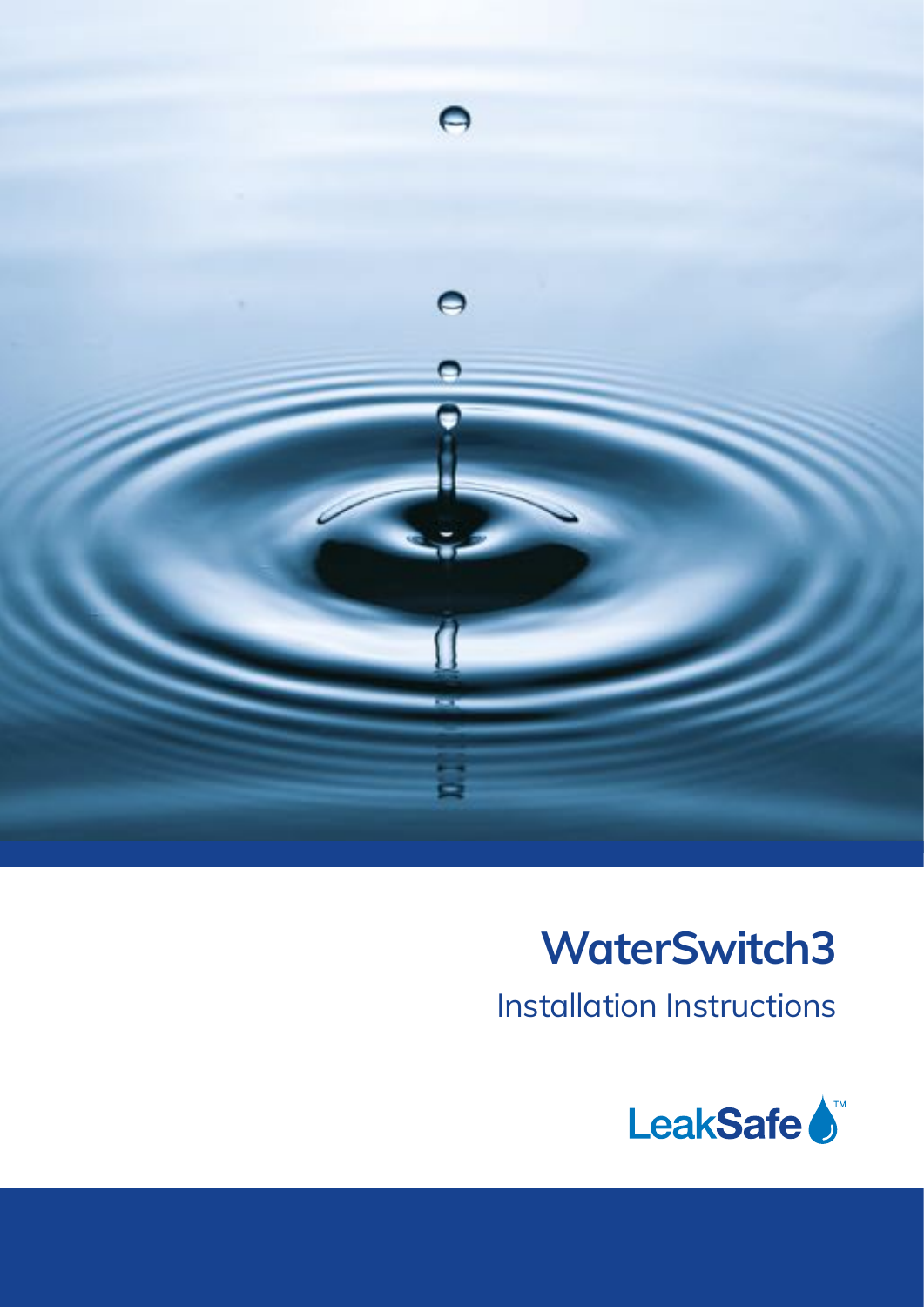# **WATERSWITCH3 COMPONENTS**

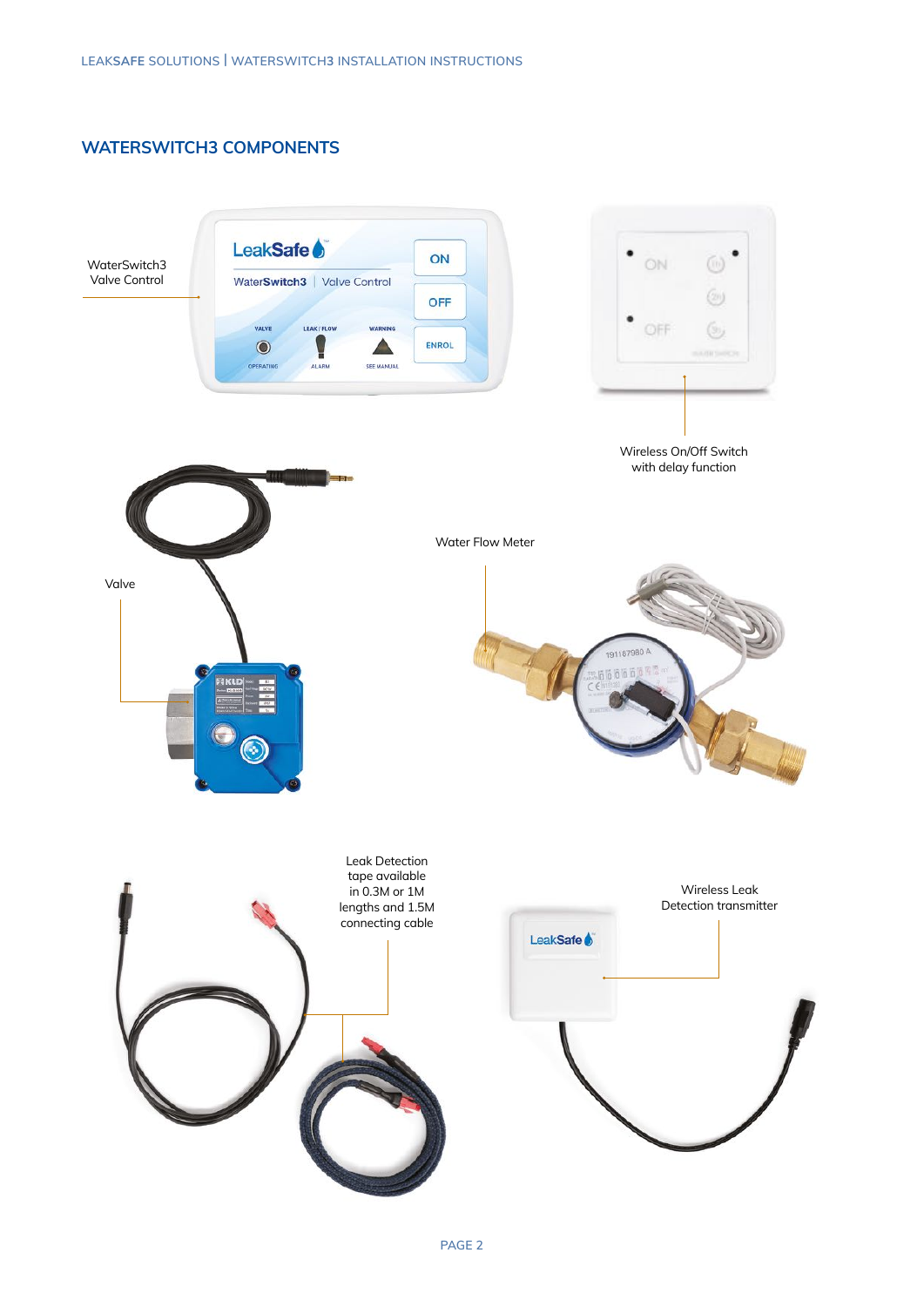## **1. PROGRAMMING & TEST INSTRUCTIONS**

## **1.1 Programming the WaterSwitch Valve Control**

Lift and remove the catch cover on the top of the case. Press the catch underneath to release the front panel.

If the Water Valve Control is to be mains powered or any other auxiliary connections are to be made, cut out cable paths and connect to terminals as shown in Figure 1.

Install 3 x AA batteries. The Water Valve Control will beep 3 times to indicate correct installation. Plug in to mains supply if a power adaptor is being used.

Follow the programming Instructions (Sections 1.2 & 1.3) and wireless tests (Sections 1.5.2 & 1.5.4) before mounting the Water Valve Control in its intended position.



## Figure 1. Water valve control, switches and connections

## **1.2 Water Valve Control – DEFAULT SETTINGS**

Set Water Valve Control DEFAULT SETTINGS using the DIP switches and Setting Button on the PCB (Figure 1).

1. To set DO NOT AUTO CHECK THAT A VALVE IS CONNECTED set DIP 1 ON.

**DEFAULT =** DO AUTO CHECK **(DIP 1 OFF).** An alarm will sound if valve is disconnected.

2. To set VALVE AUTO CLOSE ON MAINS POWER FAILURE (when using the optional mains power adaptor) set DIP 2 ON. All other DIPs OFF.

**DEFAULT =** DO NOT CLOSE VALVE ON MAINS POWER FAILURE **(DIP 2 OFF).**

Once the DIPs are set, press and hold the Setting Button UNTIL the yellow LED lights and you hear a beep. Release the button then immediately press and release the button again you will hear another beep and the yellow LED goes out. Return all DIPs to the OFF position.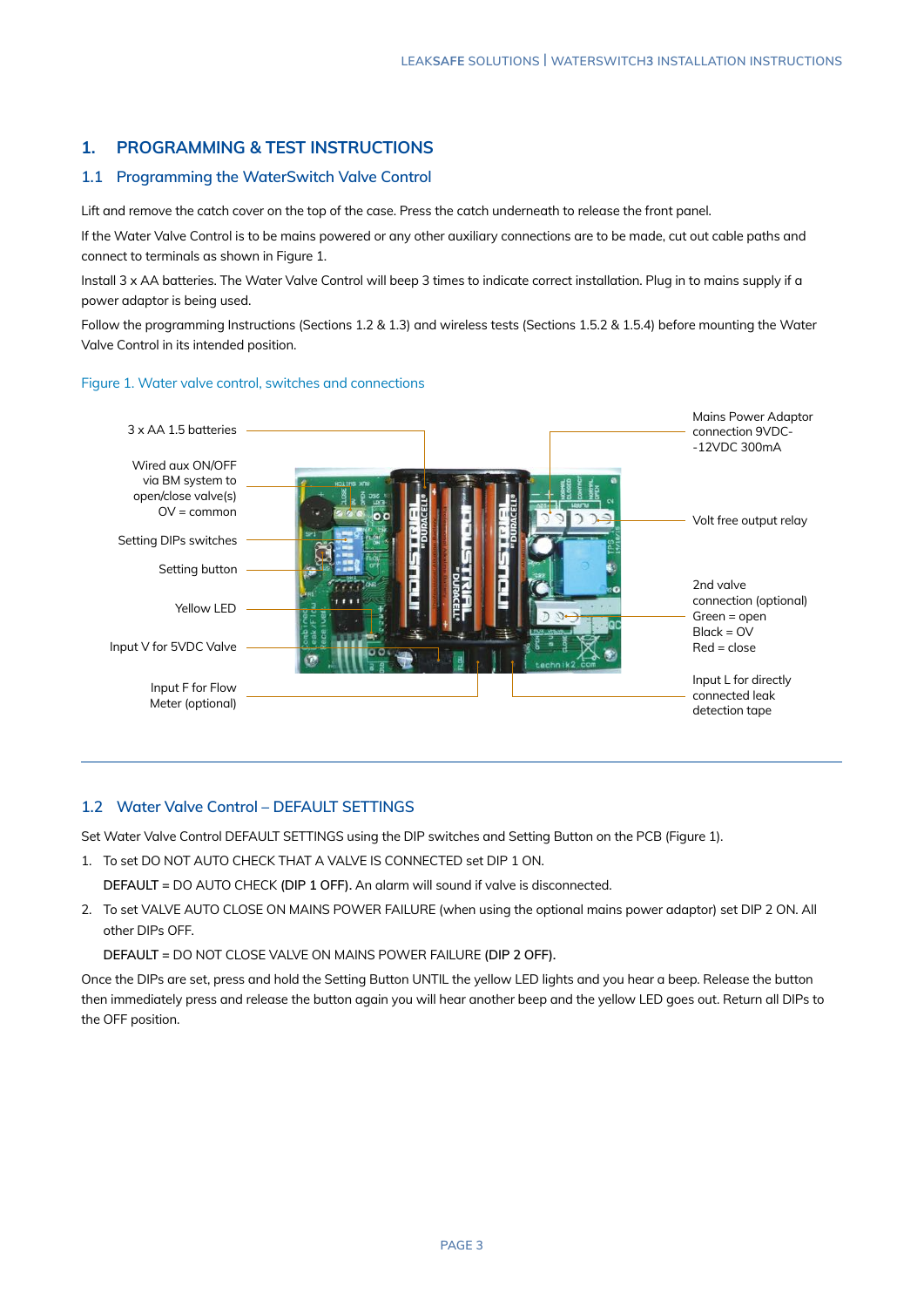## **1.3 Water Valve Control – FLOW OR NO FLOW VALVE AUTO CLOSE (Requires installation of a Flow Meter).**

Set using the DIP switches and Setting Button (Figure 1) and with reference to the tables below.

#### **SET THE ALLOWED CONTINUOUS FLOW TIME LIMIT**

Set DIPs 1, 2 & 3 to set the amount of time water may flow continuously before the Valve closes

| <b>Time</b>                  | DIP <sub>1</sub>     | DIP <sub>2</sub> | DIP <sub>3</sub> |  |
|------------------------------|----------------------|------------------|------------------|--|
| 30 minutes (Factory default) | O                    | ∩                | O                |  |
| 1 hour                       | $\mathbf{1}$         | $\Omega$         | $\Omega$         |  |
| 1.5 hours                    | $\Omega$             | 1                | $\Omega$         |  |
| 2 hours                      | $\mathbf{1}$         | $\mathbf{1}$     | $\Omega$         |  |
| 4 hours                      | $\Omega$             | $\Omega$         | $\mathbf{1}$     |  |
| 6 hours                      | $\mathbf{1}$         | $\Omega$         | $\mathbf{1}$     |  |
| <b>OFF</b>                   | $\Omega$             | 1                | 1                |  |
| Engineer 5 minute test       | $\mathbf{1}$         | $\mathbf{1}$     | $\mathbf{1}$     |  |
|                              | $0 =$ OFF $/ 1 =$ ON |                  |                  |  |
|                              |                      |                  |                  |  |

If set time is exceeded the valve will close and the Water Valve Control will alarm.

## **SET THE ALLOWED NO FLOW TIME LIMIT**

Set DIPs 4, 5 & 6 to set the time delay before the Valve closes when no water flow is detected

| <b>Time</b>                  | DIP <sub>4</sub>     | DIP <sub>5</sub> | DIP <sub>6</sub> |  |
|------------------------------|----------------------|------------------|------------------|--|
| 6 hours                      | $\Omega$             | O                | O                |  |
| 12 hours                     | $\mathbf{1}$         | $\Omega$         | O                |  |
| 18 hours                     | $\Omega$             | 1                | $\Omega$         |  |
| 24 hours                     | 1                    | $\mathbf{1}$     | $\Omega$         |  |
| 36 hours                     | $\Omega$             | O                | 1                |  |
| 48 hours                     | 1                    | O                | $\mathbf{1}$     |  |
| <b>OFF</b> (Factory default) | O                    | 1                | 1                |  |
| Engineer 5 minute test       | $\mathbf{1}$         | 1                | $\mathbf{1}$     |  |
|                              | $0 =$ OFF $/ 1 =$ ON |                  |                  |  |

If set time is exceeded the Valve will close but the Water Valve Control will NOT alarm.

Once the DIPs are set, press the Setting Button and then IMMEDIATELY release. The Water Valve Control will beep once to confrm that the settings are stored in memory.

Reassemble Water Valve Control.

## **1.4 Initialising the Water Valve Control and testing the Valve Open & Close functions**

#### **WARNING: Do not insert fngers or any other object into the valve whilst it is operating.**

- 1. Ensure a Valve is connected to input **'V'** on the bottom of the Water Valve Control.
- 2. Press the **'WATER ON'** button it beep once. The green **'VALVE OPERATING LED'** will fash for 10 seconds.
- 3. When the **'VALVE OPERATING LED'** stops fashing, press the **'WATER OFF'** button it will beep twice. The green 'VALVE OPERATING LED' will flash for 10 seconds, and the valve will close.
- 4. Press the **'WATER ON'** button to re-open the valve.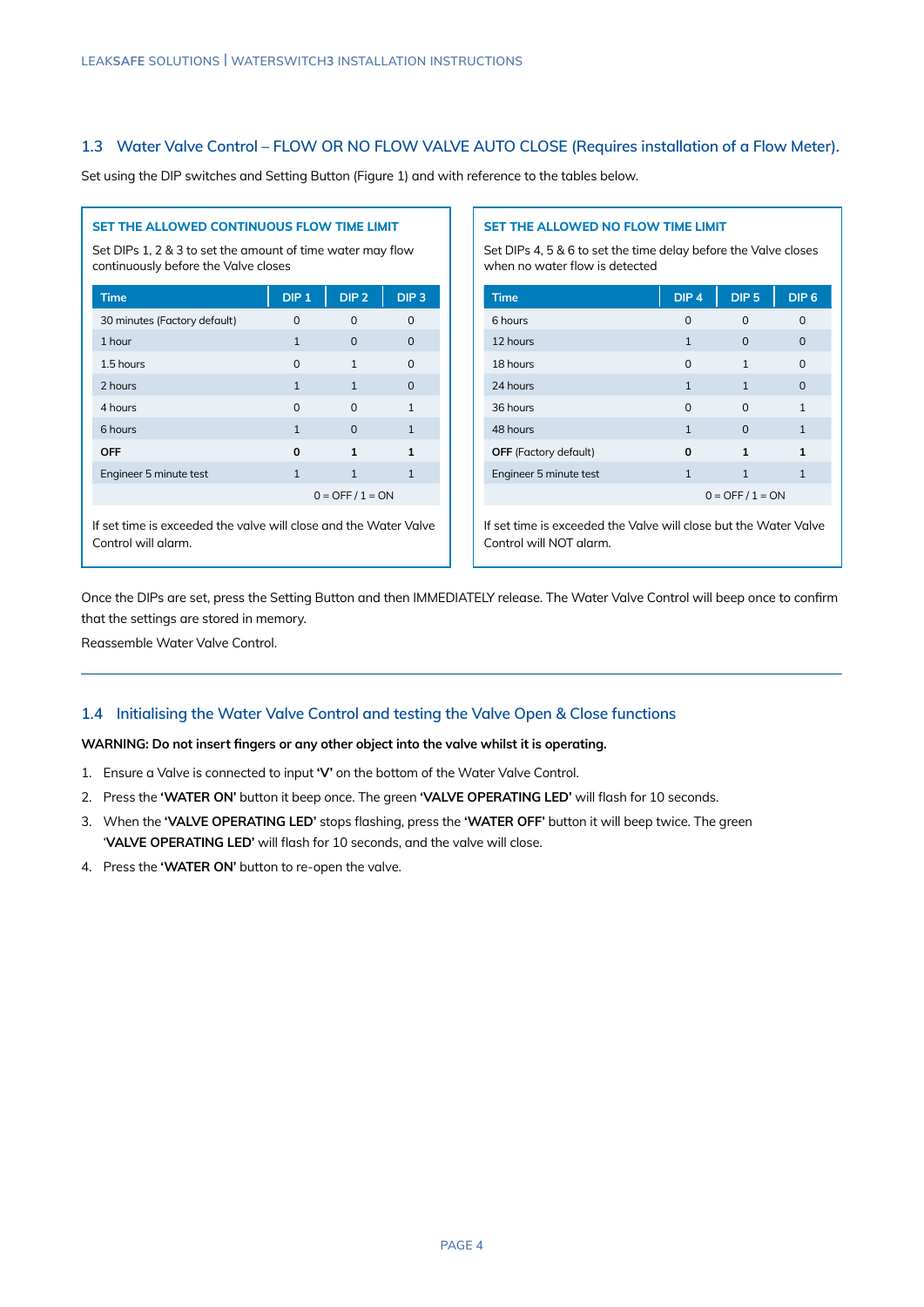## **1.5 Enrolling and testing a Wireless Leak Detection Transmitter or Wireless On/Off switch**

#### **1.5.1 Enrolling a Wireless Leak Detection Transmitter**

- 1. Remove the cover from the wireless transmitter. Insert batteries.
- 2. Press **'ENROL'** on the Water Valve Control until yellow **'WARNING LED'** lights, then press **'ENROL'** again until green **'VALVE OPERATING LED'**  starts to flash.
- 3. Hold down both the **'TEST'** and **'ENROL'** buttons in the wireless transmitter (Figure 2) - the red LED in the transmitter will flash. Release both buttons and the transmitter will beep. You have 5 minutes to enrol the transmitter.
- 4. Make sure there is at least a 2M distance between the Valve Control and the Wireless Transmitter.
- 5. Press the **'TEST'** button in the transmitter again, it will beep, and the Water Valve Control will also start to beep.
- 6. Press the **'ON'** button on the Water Valve Control to enrol the two components. The transmitter will beep three times to confrm the enrolment. Remove a battery from the transmitter then re-insert.

Repeat the procedure for any other wireless transmitters and when all transmitters are enrolled press **'OFF'** on the Water Valve Control to exit enrol mode.

## Figure 2.



## **1.5.2 Testing the Wireless Leak Detector Transmitter and Leak Detector Tape**

- 1. Assemble a length of leak detection tape (see Section 2.5). Plug the Leak Detector tape and connecting cable into the Wireless Leak Detector Transmitter. (Figure 3).
- 2. Check the valve is open.
- 3. Ensure the transmitter is at least 2 metres away from the Water Valve Control.
- 4. Wet the red connector at the end of the Leak Detection tape. The red LED 'Leak Alarm' on the Water Valve Control will fash, the Water Valve Control will beep and the valve will close. The wireless transmitter will also emit an audible alarm and the internal red LED will flash all the time the red connector is wet.
- 5. Remove one battery from the Wireless Transmitter to stop the audible alarm, then reposition the battery in the transmitter and replace the transmitter cover.
- 6. Reset the Water Valve Control: Press the **'WATER OFF'** button on the Water Valve Control and it will beep once. The audible alarm and red LED flashing will stop but the Valve will remain closed. Press the **'WATER ON'** button - it will beep once, and the Valve will open.

**NB. If you inadvertently wet the tape rather than the red connector, you will have to disconnect the tape from the wireless transmitter before you will be able to reset the system. Ensure the tape is dry before reconnecting or the system will immediately alarm and close the valve again. The tape can be dried naturally or by using a hairdryer on a medium setting.**

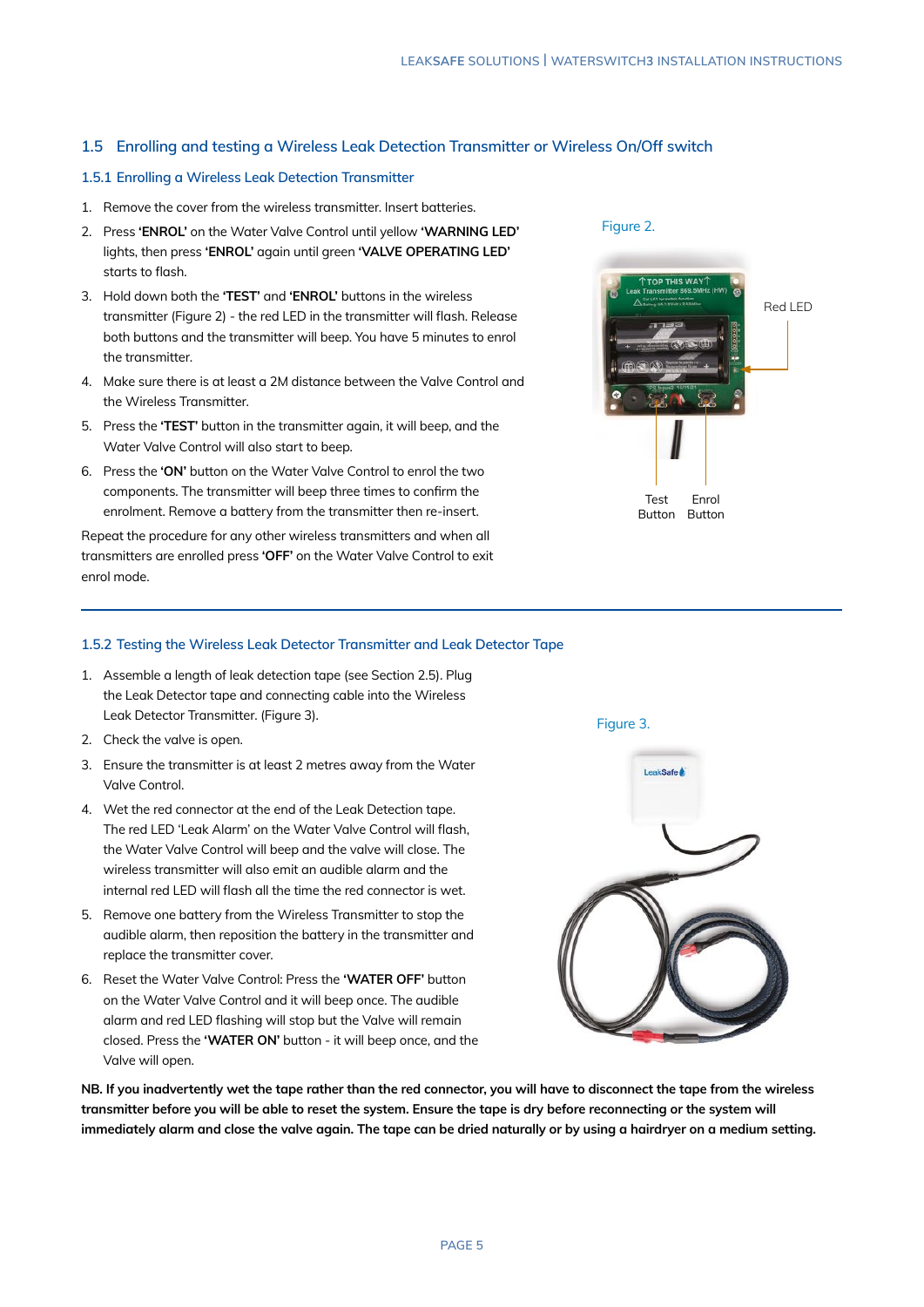## **1.5.3 Installing batteries and enrolling a Wireless On/Off Switch**

- 1. Slide backplate of wireless switch down to release the catches. Insert a small flat bladed screwdriver into the openings on the left of the switch and turn gently, the cover will separate from the backplate.
- 2. Install the 2 x CR2032 batteries in the wireless switch.
- 3. Press and hold **'ENROL'** on the Water Valve Control until yellow 'WARNING LED' lights, release then press **'ENROL'** and release again, and the green **'VALVE OPERATING LED'** will start to fash.
- 4. Make sure there is at least a 2M distance between the Valve Control and the Wireless Switch.
- 5. Press and hold the 1h button on the wireless switch until the green light on the switch flashes, release and press 1h again then press 'ON' to send the enrol signal. The Water Valve Control will start to beep. Press **'ON'** on the valve control to accept the enrol command.
- 6. Press **'OFF'** on the wireless switch to exit enrol mode on the switch and press **'OFF'** on the Water Valve Control to stop enrol mode on the Control.



Wireless On/Off Switch with delay function

## **1.5.4 Testing the Wireless On/Off Switch**

- 1. Ensure the wireless On/Off switch is at least 2 metres away from the Water Valve Control. Press the **'OFF'** switch. The blue LED indicator on the switch will flash, the Water Valve Control will beep twice to confirm a wireless signal has been received, and the wireless switch will fash red and beep twice to confrm that the command has been acknowledged. The valve will close.
- 2. Press the **'ON'** switch. The blue LED indicator on the switch will fash, the Water Valve Control will beep once to confrm a wireless signal has been received, and the wireless switch will flash green and beep once to confirm that the command has been acknowledged. The valve will open.

## **1.6 Deleting the Water Valve Control memory**

This will clear ALL enrolled wireless devices – wireless leak detector transmitters and wireless On/Off switches and reset the Default Settings and Continuous Flow or No Flow settings to factory default (see Sections 1.2 & 1.3).

1. Press and hold down the **'OFF'** button until the red **'LEAK ALARM LED'** lights, release and press **'OFF'** button again. The Water Valve Control will beep 3 times to confrm that it has returned to factory default settings.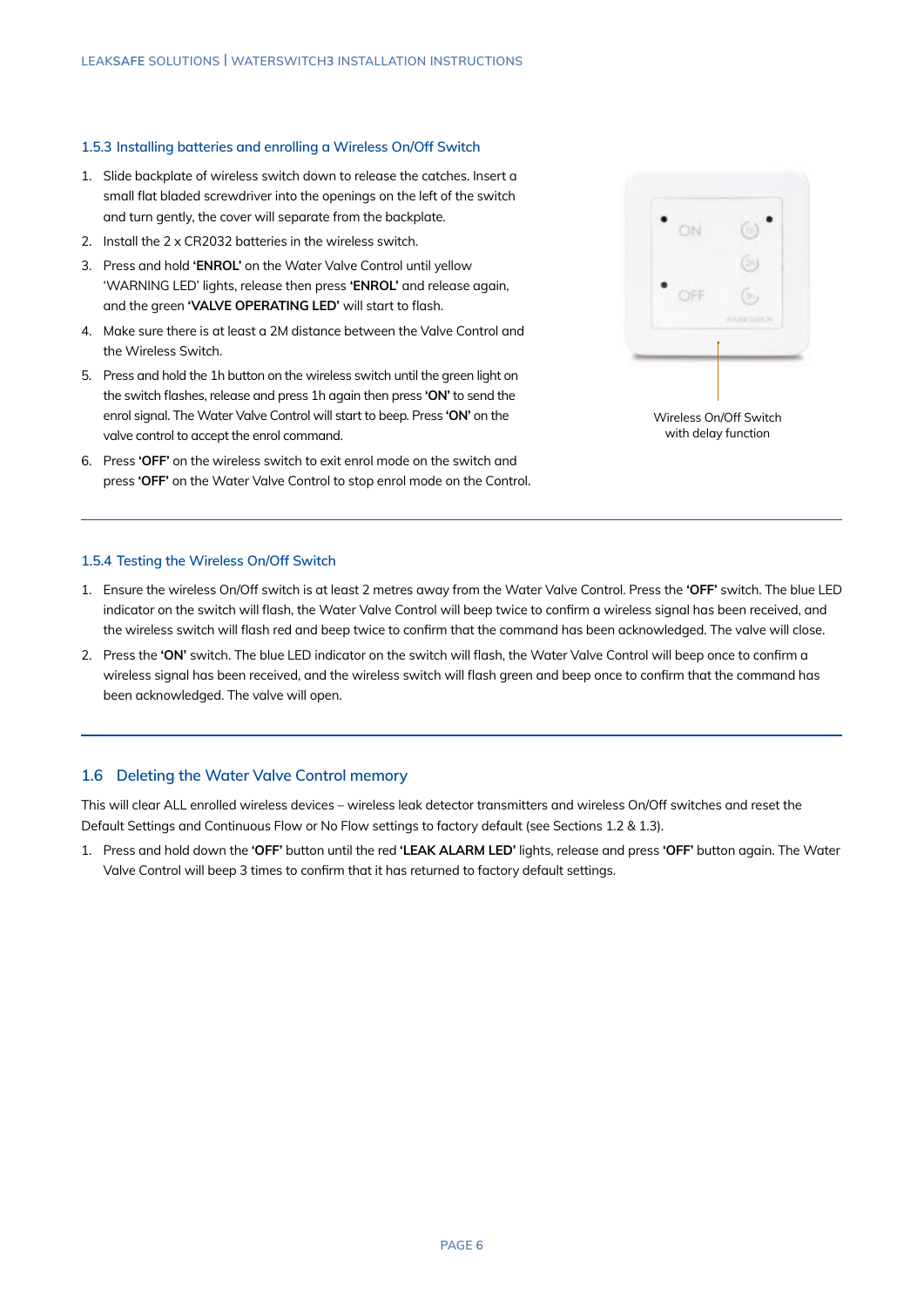## **2. INSTALLATION INSTRUCTIONS**

## **2.1 Installing the Motorised Valve and Water Valve Control**

Install the Motorised Valve as close to the incoming stopcock on the incoming water main as possible, on the property owner's side. Leaksafe recommend the use of compression joints when installing the Motorised Valve although soldered, speed ft or similar couplings can be used.

Install the valve with the blue actuator positioned for easy access to the manual operating button and a clear view of the window that shows if the valve is open or closed (Figure 8). **DO NOT** hold or use the blue actuator when tightening any connections as this will damage the valve assembly.

Locate the Water Valve Control at the highest practicable point off the floor to maintain a strong wireless signal.

Using the back plate of the Water Valve Control as a template, fx two screws (not supplied) on which to hang the unit. Do not over tighten the screws, it is important to be able to remove the Water Valve Control by lifting it off the screws.

Figure 5.

Connect the valve to the input marked **'V'** on the bottom of the Water Valve Control.

## **2.2 Installing the Flow Meter (if installed)**

The Flow Meter can be installed either before or after the valve depending on the available amount of room on the pipe, however it must be positioned before any tee off points and its' connecting cable must be able to reach the Water Valve Control. It can be installed horizontally or vertically but must be aligned so that the flow in the pipe is in the same direction as the arrow on the meter body.

Connect the Flow Meter to the input marked **'F'** on the bottom of the Water Valve Control.



## **2.3 Installing the Wireless On/Off Switch**

The Wireless On/Off Switch must be installed at least 2 metres away from the Water Valve Control and will work up to 25 metres away. The distance over which the wireless signal will work will depend on a number of factors including building construction, position of the Water Valve Control and Wireless On/Off Switch and in some instances the effect of interference from other wireless or electronic devices.

**Test the wireless signal between the Wireless On/Off Switch and the Water Valve Control before installation by temporarily positioning them in the location where they are intended and repeating the wireless signal test given in Section 1.5.4. All components should be positioned as high as practicable off the ground to maximise the wireless signal.** 

The Wireless On/Off Switch can be screwed to a surface, or fxed to the wall using the double-sided adhesive fxing pads supplied.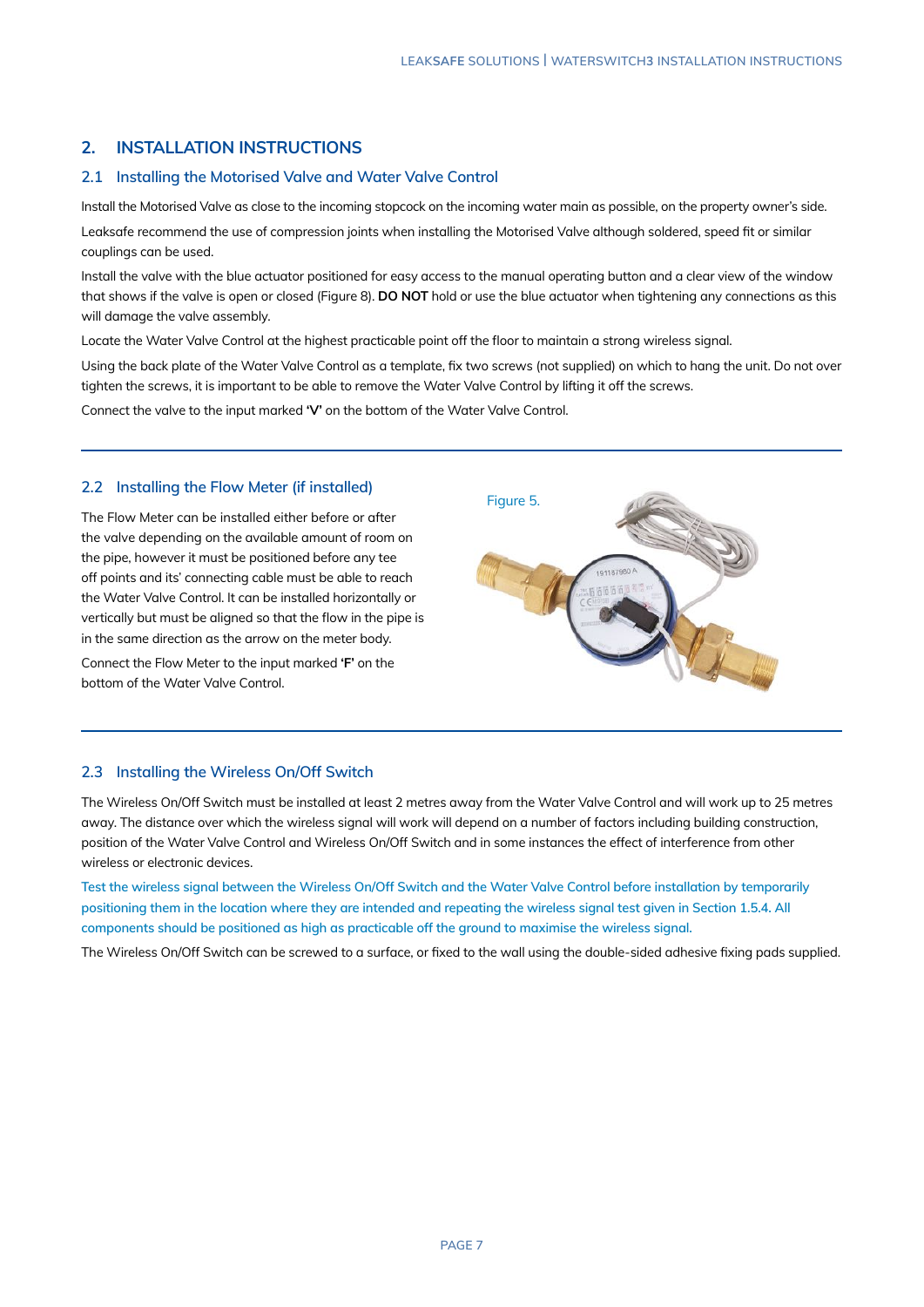## **2.4 Installing a Wireless Leak Detector Transmitter and Leak Detection tape**

A Wireless Leak Detector Transmitter and Leak Detection tape can be installed up to 25 metres away from the Water Valve Control. The distance over which the wireless signal will work will depend on a number of factors including building construction, position of the Water Valve Control and Wireless Transmitter and in some instances the effect of interference from other wireless or electronic devices.

**Test the wireless signal between the Wireless Leak Detector Transmitter and the Water Valve Control by temporarily positioning all the components in the location where they are intended and testing in those locations before installation (Section 1.5.2). Position the transmitter as high as possible off the ground to maximise the wireless signal.**

## **Installation**

Fix using self-adhesive fxing pads or Velcro. Ensure that the transmitter's connection cable hangs vertically and the Leak Detection tape can be positioned where needed.

## **2.5 Assembling Leak Detection tape and connecting cables**

Connect the leak detection tape to the connecting cable and plug the connecting cable in to Input 'L' on the Water Valve Control or in to the connection cable on the bottom of the Wireless Leak Detection Transmitter.

## Figure 6.

Leak detection tape components

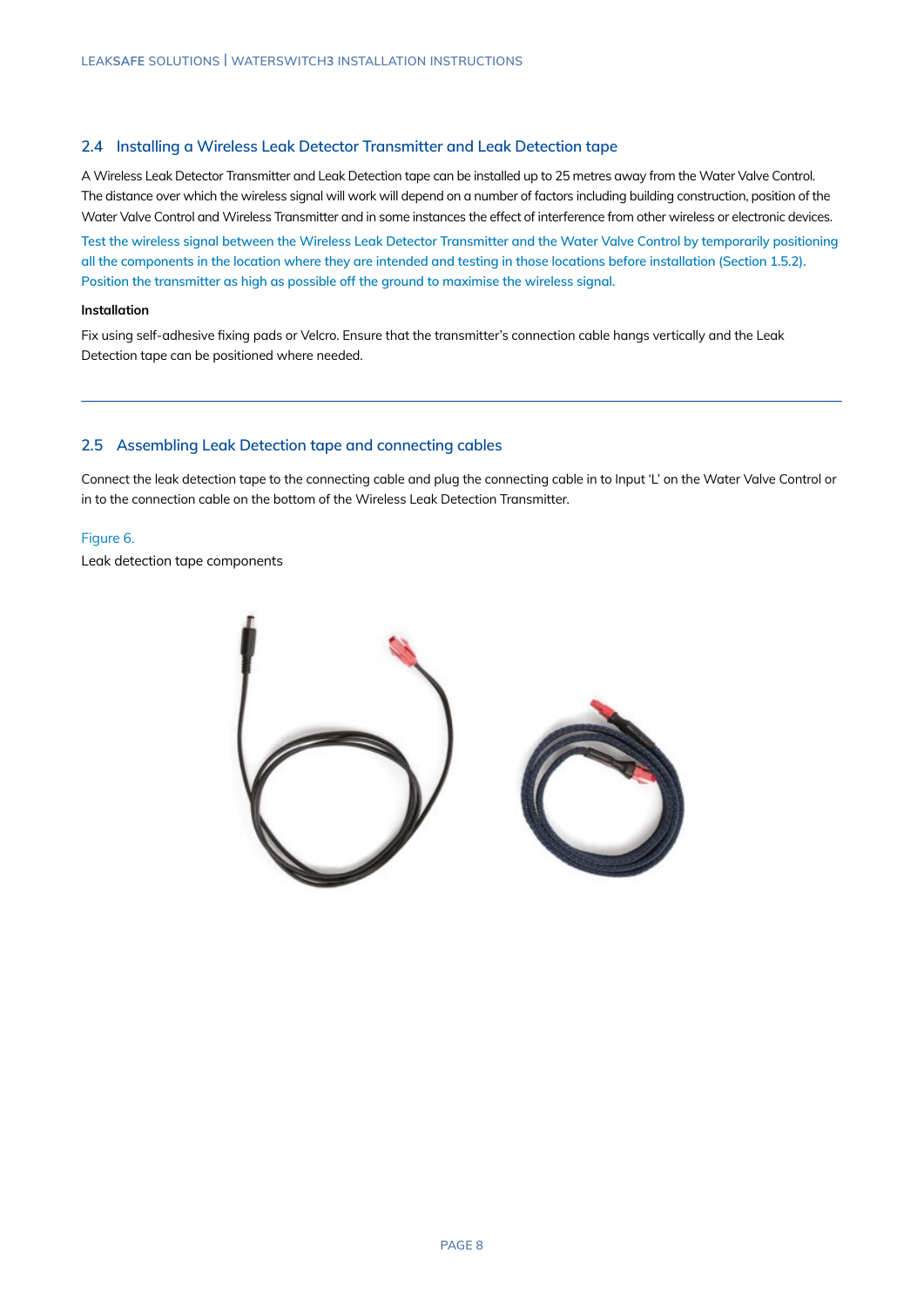## **3. RESETTING AND OPENING THE VALVE AFTER A LEAK ALARM**

The Water Valve Control will shut the valve on the incoming water main or pipe if a leak detection tape is in contact with water, or if the No Flow or Continuous Flow set times are exceeded.

#### **3.1 Resetting the system after a leak has been repaired or Continuous Flow limits are exceeded**

- 1. Press the '**WATER OFF**' button on the Water Valve Control to mute the alarm the valve remains closed. If the alarm continues, and you have a detection tape directly connected to the Water Valve Control, disconnect the tape then press the '**WATER OFF**' button on the Water Valve Control to mute the alarm.
- 2. Identify where in the property the leak has occurred.
- 3. If you have wireless leak detector transmitters installed the one that has instigated the alarm will be beeping. If none of the Transmitters are beeping but you have a leak detection tape or tab directly connected to the Water Valve Control then this is where the leak is.
- 4. Repair the leak and dry the leak detection tape. Tapes should be unplugged and dried either naturally, or with a hairdryer on a medium setting held 1M away from the tape, or on a warm (not hot) radiator.
- 5. Reposition and reconnect the tape once dry.
- 6. Press '**WATER ON**' on the Water Valve Control to open the valve.

## **3.2 Resetting the system after a No Flow limit is exceeded**

If the valve has closed because the No Flow limit is exceeded press the '**WATER ON**' button on the Water Valve Control or wireless On/Off switch to open the valve and reinstate the water.

## **3.3 Isolating a leak and turning the water on**

#### **Leaksafe recommend you repair all leaks before the mains water is turned back on.**

Where a detected leak is from an appliance e.g., a washing machine, and the leak can be contained by not using that appliance, it is possible to isolate that zone to allow the Leaksafe system to be reset and the water turned back on.

IF LEAK DETECTION IS DISABLED IN ANY PART OF A PROPERTY THAT ZONE IS UNPROTECTED. THE DECISION TO DISABLE ANY PART OF A LEAKSAFE SYSTEM LIES WITH THE OCCUPIER AND LEAKSAFE ACCEPTS NO LIABILITY WHATSOEVER FOR THE CONSEQUENCES OF THAT DECISION.

#### **To isolate a zone:**

- 1. Unplug the leak detection tape protecting that zone from the Wireless Transmitter or Water Valve Control.
- 2. Press '**WATER OFF**' on the Water Valve Control.
- 3. Press '**WATER ON**' on the Water Valve Control to open the valve and restore water to the property.

**IMPORTANT: When the leak is repaired, REMEMBER TO DRY AND RECONNECT THE LEAK DETECTION TAPES.**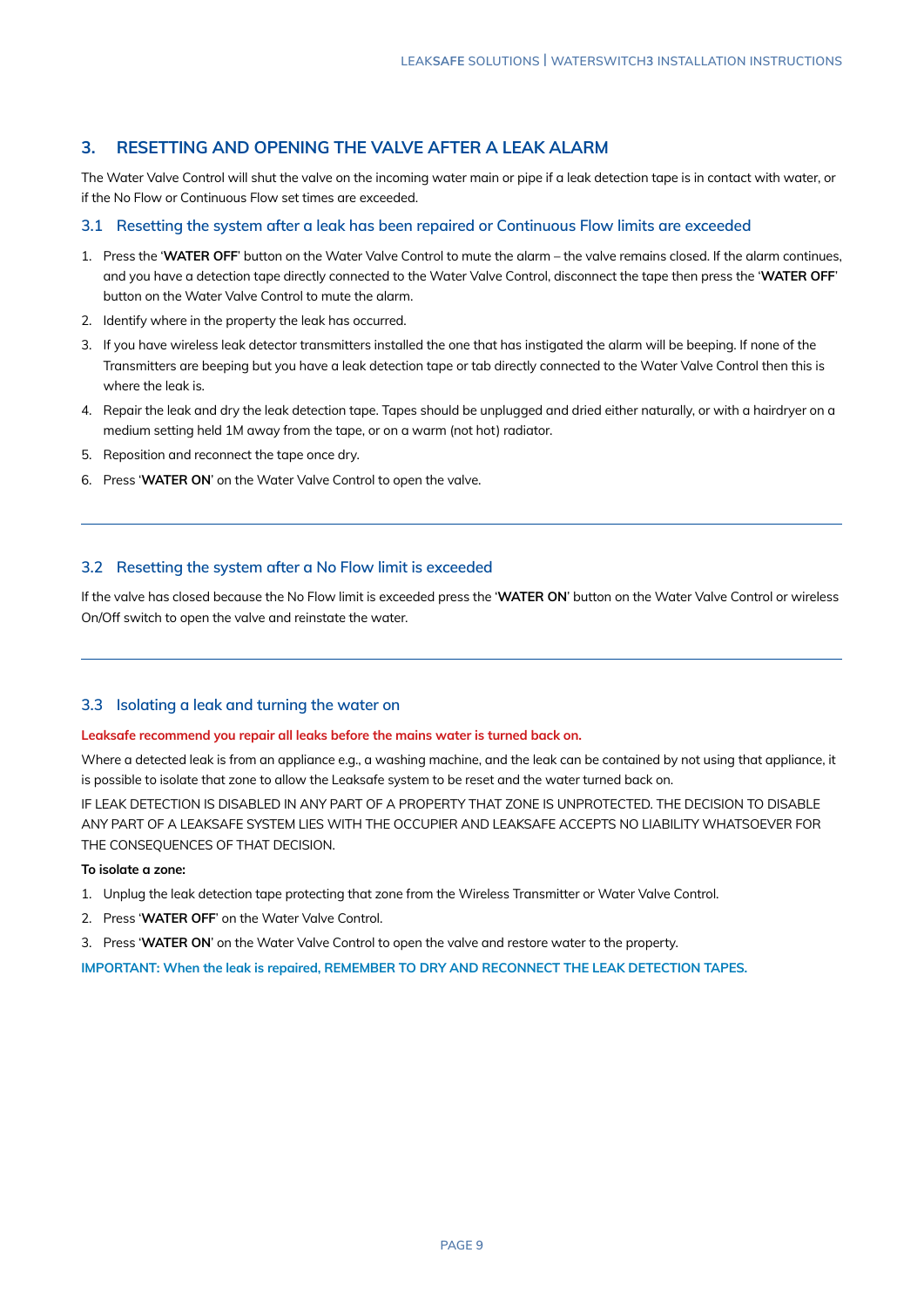## **3.4 Manual override on the Motorised Valve**

To manually operate the valve, lift and turn the operating button (Figure 7). When the valve is open the red line in the valve status window is parallel to the water pipe and at right angles when closed.

Push operating button down when finished.



## **4. INDICATORS AND ALARMS**

## **LEAK ALARM VALVE OPERATING**



Support and FAQ's are available to view or download at **www.leaksafe.com/support**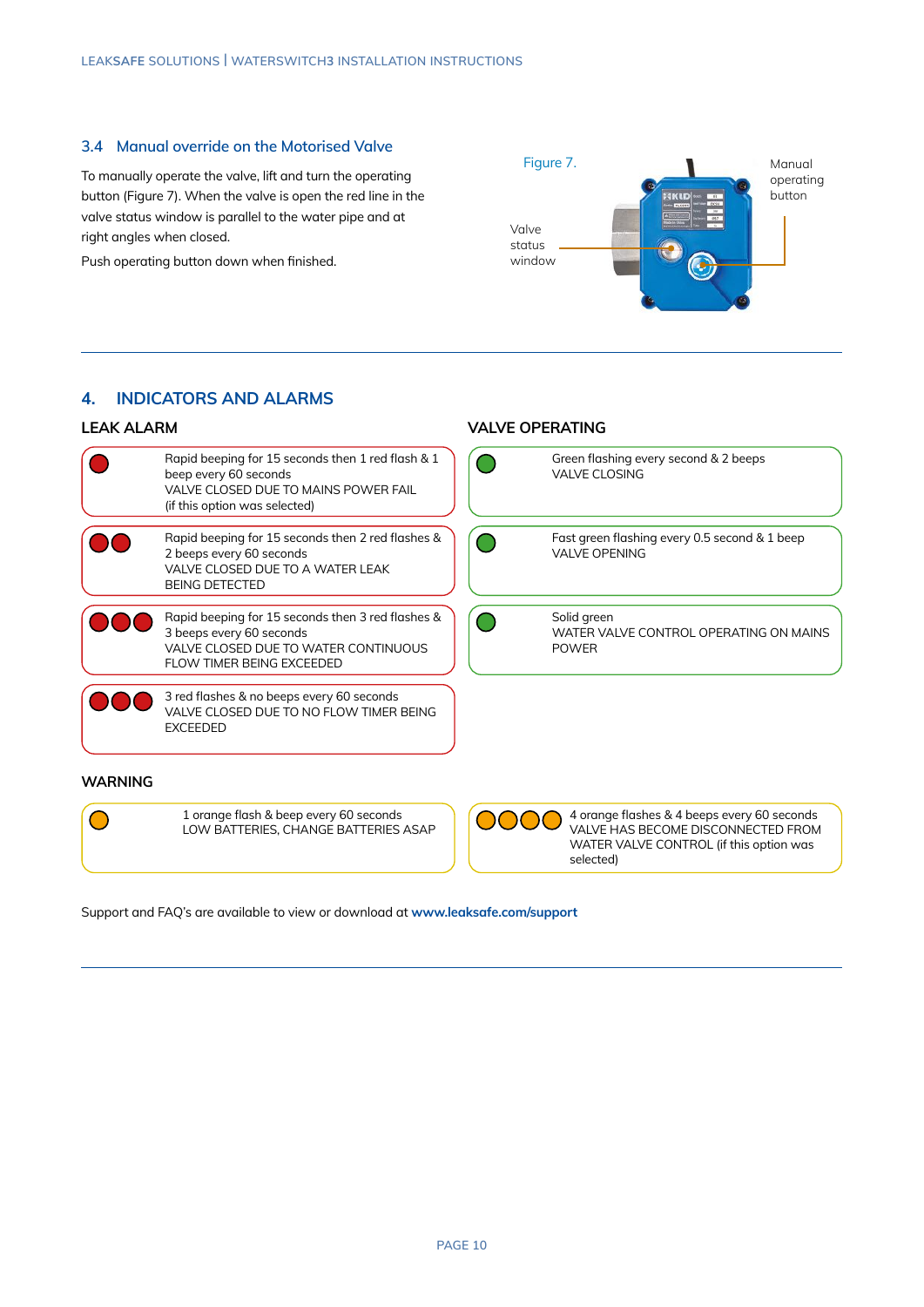## **QUICK USER GUIDE**

#### **1. Turning water ON or OFF using the WaterSwitch Valve Control**

To turn the water **'ON'**, press the **'WATER ON'** button on the WaterSwitch Valve Control you will hear a beep and the valve will open.

To turn the water **'OFF'**, press the **'WATER OFF'** button you will hear 2 beeps, and the valve will close.

## **2. Turning water ON or OFF using a wireless On/Off switch**

#### **To turn the water ON**

Press the **'ON'** switch. The blue LED indicator on the switch will fash, the Water Valve Control will beep once to confrm a wireless signal has been received, and the wireless switch will fash green and beep once to confrm that the command has been acknowledged. The valve will open.

#### **Turning the water OFF**

Press the **'OFF'** switch. The blue LED indicator on the switch will fash, the Water Valve Control will beep twice to confrm a wireless signal has been received, and the wireless switch will fash red and beep twice to confrm that the command has been acknowledged. The valve will close.

#### **3. Resetting the system after a leak alarm or Continuous Flow limits are exceeded**

The Water Valve Control will shut the valve on the incoming water main or pipe if a leak detection tape is in contact with water, or Continuous Flow set times are exceeded.

Press the **'WATER OFF'** button on the Water Valve Control to mute the alarm – the valve remains closed. If the alarm continues, and you have a detection tape directly connected to the Water Valve Control, disconnect the tape then press the **'WATER OFF'** button to mute the alarm.

Identify where in the property the leak has occurred.

If you have wireless leak detector transmitters installed the one that has instigated the alarm will be beeping. If none of the Transmitters are beeping but you have a leak detection tape or tab directly connected to the Water Valve Control then this is where the leak is.

Repair the leak and dry the leak detection tape. Tapes should be unplugged and dried either naturally, or with a hairdryer on a medium setting held 1M away from the tape, or on a warm (not hot) radiator.

Reposition and reconnect the tape once dry.

Press '**WATER ON'** on the Water Valve Control to open the valve.

#### **4. Resetting the system after a No Flow limit is exceeded**

If the valve has closed because the No Flow limit is exceeded press the **'WATER ON'** button on the Water Valve Control or wireless On/Off switch to open the valve and reinstate the water.

#### **5. Isolating a leak and turning the water on**

Leaksafe recommend you repair all leaks before the mains water is turned back on. See important notes in Section 3.3 Where a detected leak is from an appliance e.g., a washing machine, and the leak can be contained by not using that

appliance, it is possible to isolate that zone to allow the Leaksafe system to be reset and the water turned back on.

## **To isolate a zone:**

- 1. Unplug the leak detection tape protecting that zone from the Wireless Transmitter or Water Valve Control.
- 2. Press **'WATER OFF'** on the Water Valve Control.
- 3. Press **'WATER ON'** on the Water Valve Control to open the valve and restore water to the property.

## **IMPORTANT:**

**When the leak is repaired, REMEMBER TO DRY AND RECONNECT THE LEAK DETECTION TAPES IN THAT AREA.**